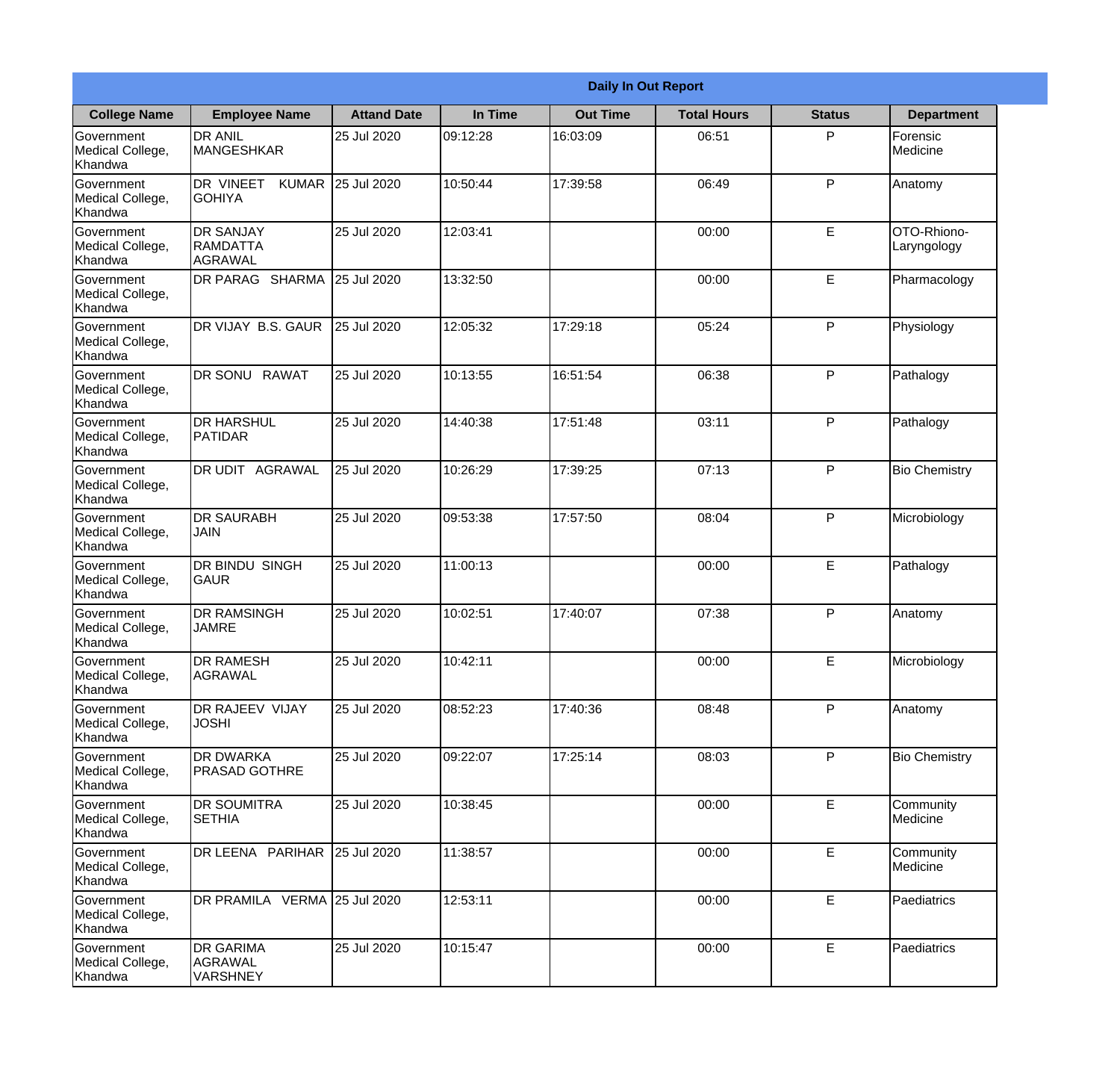| <b>Designation</b>                  | <b>Category</b>     |
|-------------------------------------|---------------------|
| Assistant Professor   Para Clinical |                     |
| Professor                           | <b>Non Clinical</b> |
| Professor                           | Clinical            |
| Professor                           | Para Clinical       |
| Associate Professor Non Clinical    |                     |
| Demonstrator/Tutor   Para Clinical  |                     |
| Assistant Professor   Para Clinical |                     |
| Associate Professor Non Clinical    |                     |
| Associate Professor Para Clinical   |                     |
| Associate Professor   Para Clinical |                     |
| Demonstrator/Tutor   Non Clinical   |                     |
| Assistant Professor   Para Clinical |                     |
| Assistant Professor   Non Clinical  |                     |
| Demonstrator/Tutor   Non Clinical   |                     |
| Assistant Professor                 | Para Clinical       |
| <b>Assistant Professor</b>          | Para Clinical       |
| Professor                           | Clinical            |
| Associate Professor Clinical        |                     |

## **Daily In Out Report**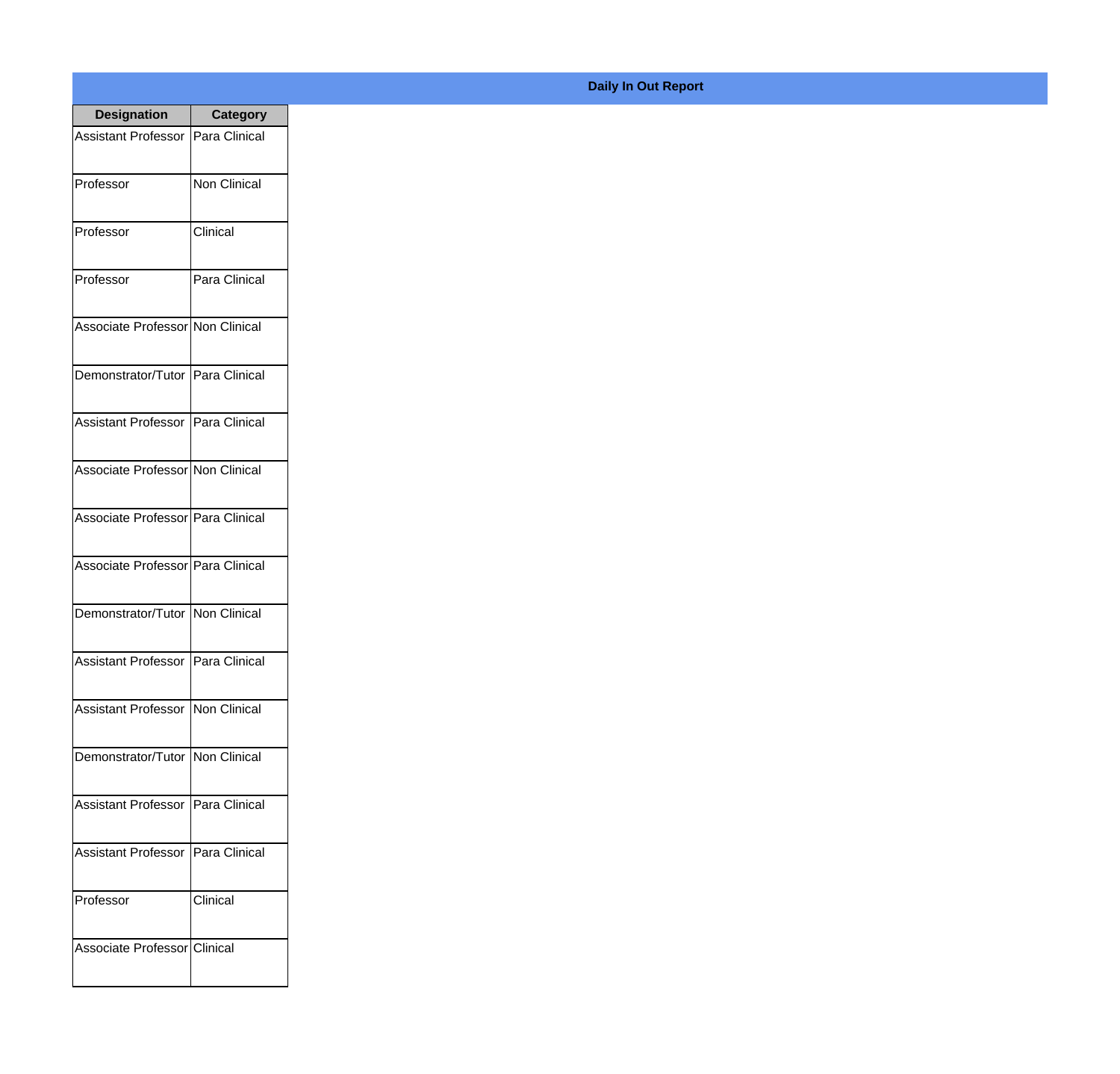|                                                  |                                                |             |          |          | <b>Daily In Out Report</b> |              |                             |
|--------------------------------------------------|------------------------------------------------|-------------|----------|----------|----------------------------|--------------|-----------------------------|
| Government<br>Medical College,<br>Khandwa        | <b>DR SIDDHARTH</b><br><b>BANODE</b>           | 25 Jul 2020 | 09:34:45 | 17:49:42 | 08:15                      | P            | Pharmacology                |
| Government<br>Medical College,<br>Khandwa        | <b>DR PRIYA KAPOOR</b><br><b>KAPOOR</b>        | 25 Jul 2020 | 10:18:02 | 17:02:00 | 06:44                      | $\mathsf{P}$ | Pathalogy                   |
| Government<br>Medical College,<br>Khandwa        | <b>DR SAPNA</b><br><b>MAHESHRAM</b>            | 25 Jul 2020 | 10:45:00 | 17:44:53 | 06:59                      | $\mathsf{P}$ | Community<br>Medicine       |
| Government<br>Medical College,<br>Khandwa        | <b>DR SEEMA</b><br><b>SUDHAKARRAO</b><br>SUTAY | 25 Jul 2020 | 10:21:54 |          | 00:00                      | E            | Forensic<br>Medicine        |
| <b>Government</b><br>Medical College,<br>Khandwa | <b>DR ANANT</b><br><b>TUKARAM PAWAR</b>        | 25 Jul 2020 | 10:03:21 | 19:26:34 | 09:23                      | $\mathsf{P}$ | Community<br>Medicine       |
| Government<br>Medical College,<br>Khandwa        | <b>DR PANKAJ</b><br><b>KUMAR</b><br> JAIN      | 25 Jul 2020 | 11:17:59 |          | 00:00                      | E            | <b>General Medicine</b>     |
| Government<br>Medical College,<br>Khandwa        | <b>DR MAHENDRA</b><br><b>PANWAR</b>            | 25 Jul 2020 | 09:29:13 |          | 00:00                      | E            | Orthopaedics                |
| Government<br>Medical College,<br>Khandwa        | DR AJAY GANGJI                                 | 25 Jul 2020 | 11:37:05 |          | 00:00                      | E            | <b>General Surgery</b>      |
| <b>Government</b><br>Medical College,<br>Khandwa | <b>DR SITARAM</b><br><b>SOLANKI</b>            | 25 Jul 2020 | 09:18:53 | 16:17:31 | 06:59                      | $\mathsf{P}$ | Forensic<br>Medicine        |
| <b>Government</b><br>Medical College,<br>Khandwa | <b>DR RANJEET</b><br><b>BADOLE</b>             | 25 Jul 2020 | 10:13:34 | 19:03:47 | 08:50                      | P            | <b>General Medicine</b>     |
| Government<br>Medical College,<br>Khandwa        | <b>DR ASHOK</b><br><b>BHAUSAHEB NAJAN</b>      | 25 Jul 2020 | 10:42:30 |          | 00:00                      | E            | Forensic<br>Medicine        |
| Government<br>Medical College,<br>Khandwa        | DR PRIYESH<br><b>MARSKOLE</b>                  | 25 Jul 2020 | 12:16:31 |          | 00:00                      | E            | Community<br>Medicine       |
| Government<br>Medical College,<br>Khandwa        | DR SANGEETA<br><b>CHINCHOLE</b>                | 25 Jul 2020 | 11:26:10 |          | 00:00                      | E            | Physiology                  |
| Government<br>Medical College,<br>Khandwa        | DR NEERAJ KUMAR                                | 25 Jul 2020 | 09:16:22 | 18:27:07 | 09:11                      | P            | Dentisry                    |
| Government<br>Medical College,<br>Khandwa        | DR NEERAJ KUMAR                                | 25 Jul 2020 | 18:27:29 |          | 09:11                      | $\mathsf{P}$ | Dentisry                    |
| Government<br>Medical College,<br>Khandwa        | DR VIJAY NAYAK                                 | 25 Jul 2020 | 11:02:06 | 17:40:21 | 06:38                      | P            | Anatomy                     |
| Government<br>Medical College,<br>Khandwa        | DR SUNIL BAJOLIYA                              | 25 Jul 2020 | 09:46:10 | 10:56:31 | 01:10                      | P            | OTO-Rhiono-<br>Laryngology  |
| Government<br>Medical College,<br>Khandwa        | DR NISHA MANDLOI<br><b>PANWAR</b>              | 25 Jul 2020 | 09:24:52 |          | 00:00                      | E            | Obstetrics &<br>Gynaecology |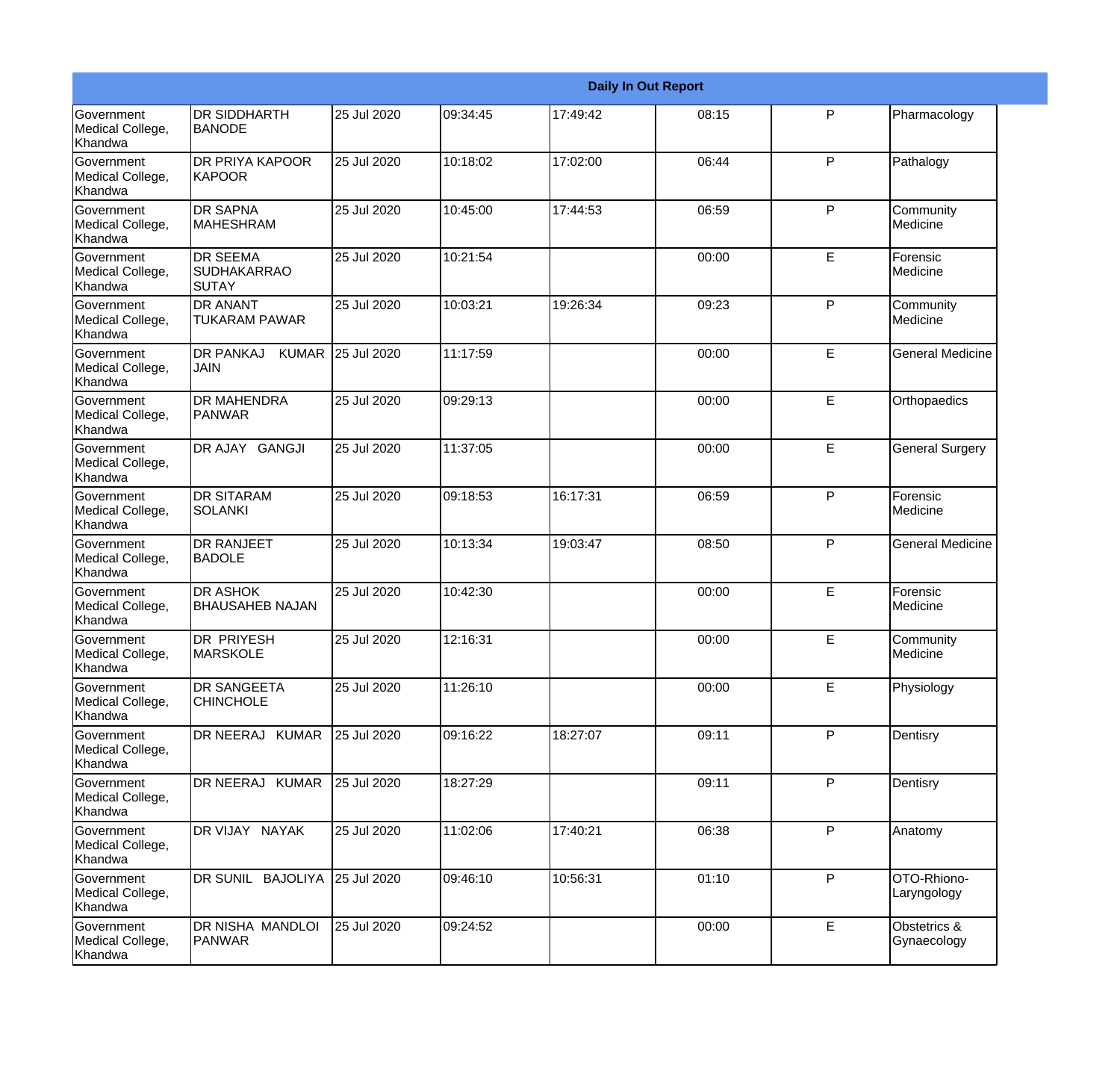| Associate Professor   Para Clinical |               |
|-------------------------------------|---------------|
| Demonstrator/Tutor Para Clinical    |               |
|                                     |               |
| Associate Professor Para Clinical   |               |
| Professor                           | Para Clinical |
|                                     |               |
| Professor                           | Para Clinical |
| Assistant Professor Clinical        |               |
|                                     |               |
| Assistant Professor Clinical        |               |
| Professor                           | Clinical      |
|                                     |               |
| Demonstrator/Tutor Para Clinical    |               |
| Assistant Professor Clinical        |               |
|                                     |               |
| Associate Professor Para Clinical   |               |
| Associate Professor Para Clinical   |               |
|                                     |               |
| Demonstrator/Tutor Non Clinical     |               |
| Assistant Professor Clinical        |               |
|                                     |               |
| Assistant Professor Clinical        |               |
| Associate Professor Non Clinical    |               |
|                                     |               |
| Assistant Professor Clinical        |               |
| Associate Professor Clinical        |               |
|                                     |               |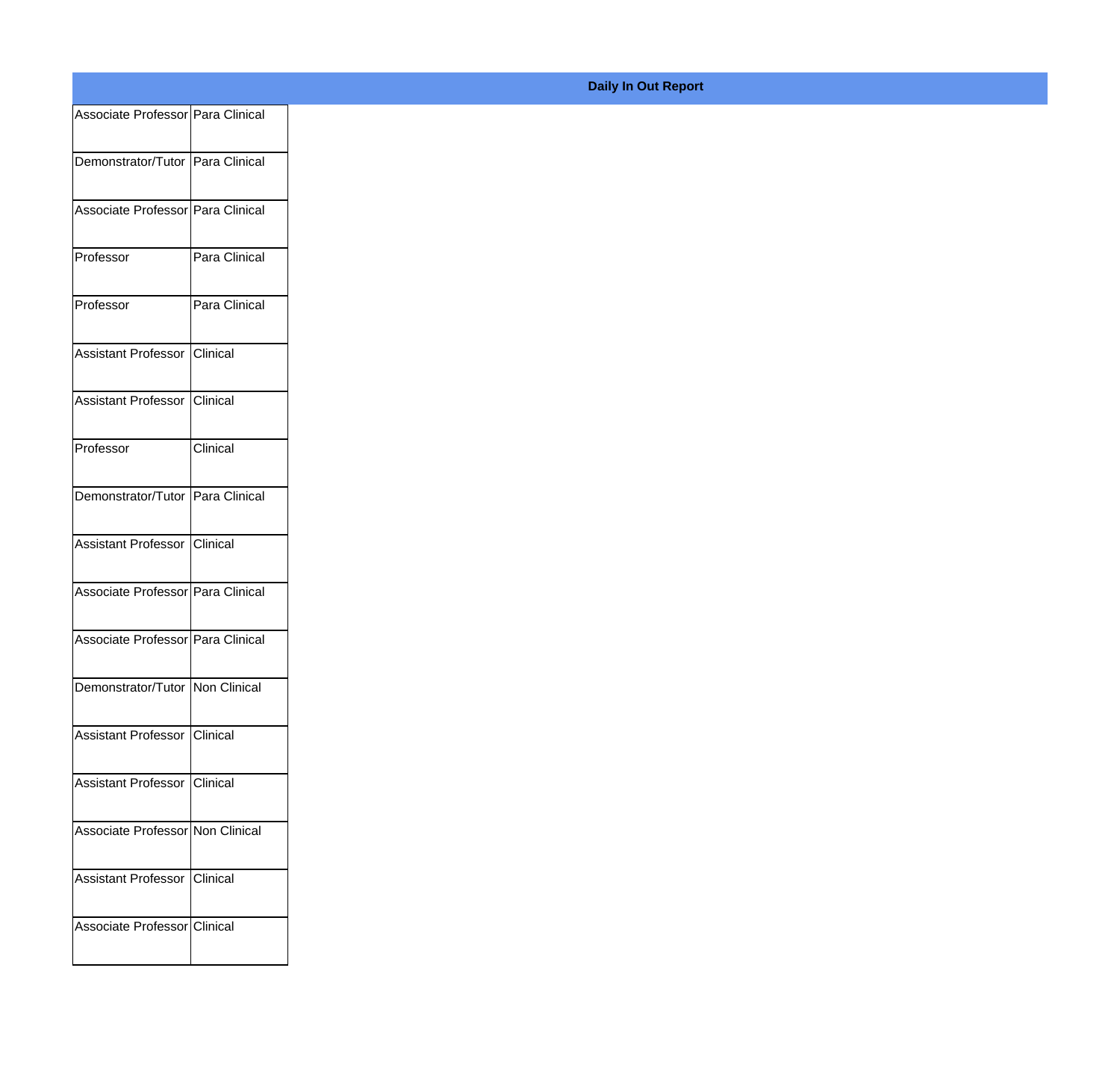|                                                  |                                         |             |          | <b>Daily In Out Report</b> |       |    |                         |
|--------------------------------------------------|-----------------------------------------|-------------|----------|----------------------------|-------|----|-------------------------|
| <b>Government</b><br>Medical College,<br>Khandwa | DR NANDINI DIXIT                        | 25 Jul 2020 | 12:40:22 |                            | 00:00 | E. | Paediatrics             |
| Government<br>Medical College,<br> Khandwa       | <b>DR SATISH</b><br><b>CHANDEL</b>      | 25 Jul 2020 | 10:28:07 | 17:22:43                   | 06:54 | P  | Pharmacology            |
| Government<br>Medical College,<br>Khandwa        | <b>DR SATISH</b><br>ICHANDEL            | 25 Jul 2020 | 17:22:52 |                            | 06:54 | P  | Pharmacology            |
| <b>Sovernment</b><br>Medical College,<br>Khandwa | <b>DR MUKTESHWARI</b><br>IGUPTA         | 25 Jul 2020 | 10:40:04 | 17:10:57                   | 06:30 | P  | Pharmacology            |
| Government<br>Medical College,<br>Khandwa        | <b>IDR SHAILENDRA</b><br>ISINGH CHOUHAN | 25 Jul 2020 | 09:53:37 |                            | 00:00 | E. | Orthopaedics            |
| Government<br>Medical College,<br>Khandwa        | <b>MOHIT GARG</b>                       | 25 Jul 2020 | 15:03:28 |                            | 00:00 | E  | <b>General Medicine</b> |